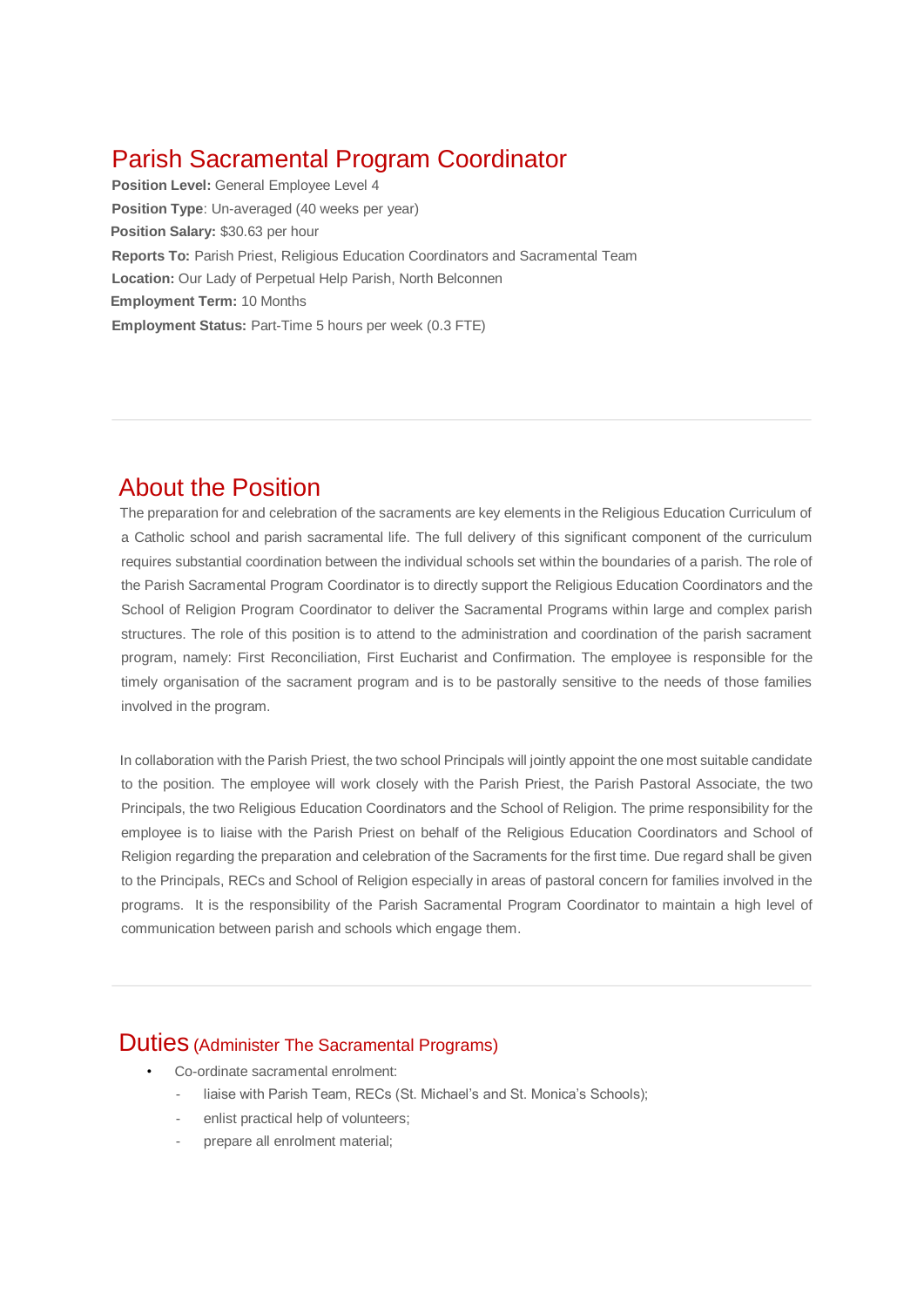- advertise in school, parish, web newsletters as well as at all local public schools; and -Send enrolment information to all Catholic families in Yr 3, Yr 4 & Yr 6.
- Liaise with parents and attend to day-to-day sacramental queries. Issues of a pastoral nature are to be discussed, as appropriate, with Priests or school staff.
- Provide RECs, Classroom Teachers, Priests, Principals, with up-to-date enrolment data.
- Order Sacramental Materials i.e. Medals, Certificates etc.
- Organise stoles for each sacrament.
- Prepare Certificates.
- Maintain Sacrament data base and booking system.
- Prepare and organise materials for Parent Formation Nights.
- Prepare and follow up Evaluations made of the various programs.
- Meet with Parish Team, RECs and relevant classroom teachers prior to the preparation of each sacrament and after the celebration of each sacrament for a review.
- Organise monthly meeting with Sacramental Program Team and Parish Priest.
- Organise the allocations of preferences or timetable dates for all sacramental celebrations.
- Coordinate roster of staff to assist in the celebration of the Sacraments.
- Attend training where relevant.
- Attend at all sacrament celebrations, including weekend masses if applicable.

## Duties (Specific Sacraments) Eucharist

- Liaise with Parish Office to coordinate Parish Ministries involved in First Eucharist Masses (altar servers & music ministry) and with the Music Ministry and schools to select music.
- Prepare seating labels and plans.
- Work with the Parish Priest, Sacramental Team, and classroom teachers in setting up for the Masses and preparing the decorations.
- Assist with the preparation of children for their roles in the Mass.
- Organise Retreat Day(s) involving all students, including those not celebrating.
	- facilitate the content of the day,
	- catering.
	- preparation of venues, and
	- Liaising with volunteers and school staff who will provide assistance on the day.

#### **Confirmation**

- Liaise with the Archbishops office to:
	- In consultation with Parish Priest book the Archbishop;
	- negotiate a time for him to visit the candidates on the Retreat Day; and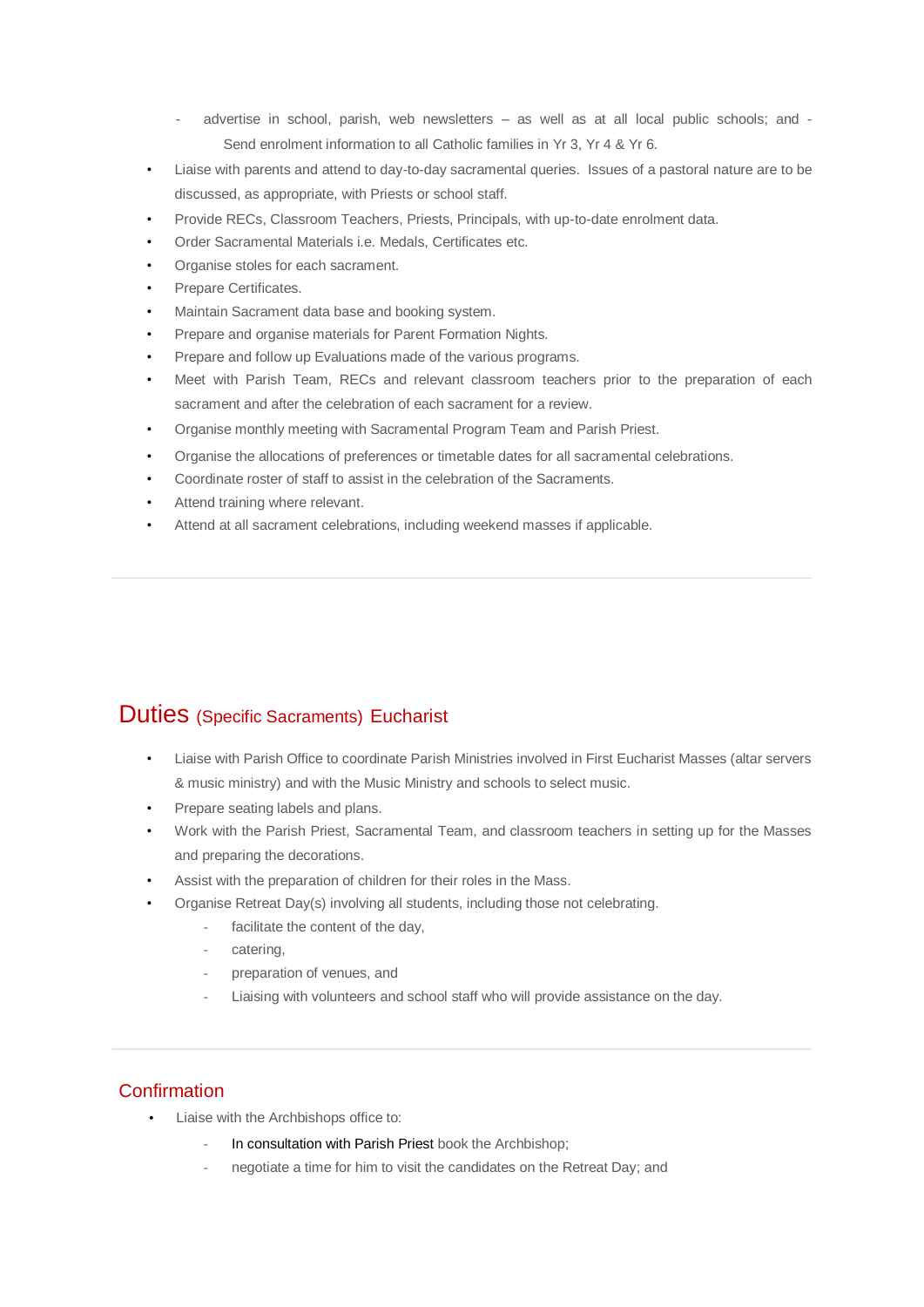Forward important information such as liturgy outlines, time reminders, determine any special requests.

#### **Organise Parents formation night**

- Organise photocopying of work booklets etc. with assistance from parish volunteers, REC's and teachers
- Assist with the running of practices.
- Organise Retreat Day(s) involving all students, including those not celebrating.
	- content of the day;
	- catering:
	- preparation of venues;
	- liaising with volunteers and school staff who will provide assistance on the day; and
- Prepare seating labels and plans.
- Work with the Parish Priest, Sacramental Team and classroom teachers in setting up for the Masses/liturgies and preparing the decorations.
- Order materials (stoles, pins, white cards etc.).
- Liaise with Parish Office to coordinate Parish Ministries involved in Confirmation Masses (altar servers & music ministry) and with the Music Ministry and schools to select music.
- Attend celebrations of Confirmation.
- Return White Cards to Secretary for registration

#### **Reconciliation**

- Work with the Parish Office, and Sacramental Team to prepare home booklets and other materials required for preparation and celebration.
- Organise in setting up for Parent formation nights
- Organise Reconciliation date preferences and inform families of their date for the reception of the sacrament.
- Inform RECs of children who did not attend allocated celebration (1st/2nd Rite)

# Key Liaisons

The Parish Sacramental Program Coordinator (PSPC) is to work in conjunction with the:

- Parish Priest and Sacramental Team.
- Principals and RECs of St. Michael's Primary School and St. Monica's Primary School
- Parish School of Religion Co-ordinator.
- Classroom Teachers where children are involved in the Sacramental Program.
- Parish Secretary/s and other staff members.
- Volunteers from the parish that assist with the Sacramental Program.

The PSPC is to liaise regularly, through email, phone and personal contact, with the people listed above.

The Parish Sacramental Program is parish based, with the Parish, Parish Schools and the Parish School of Religion working collaboratively throughout the year.